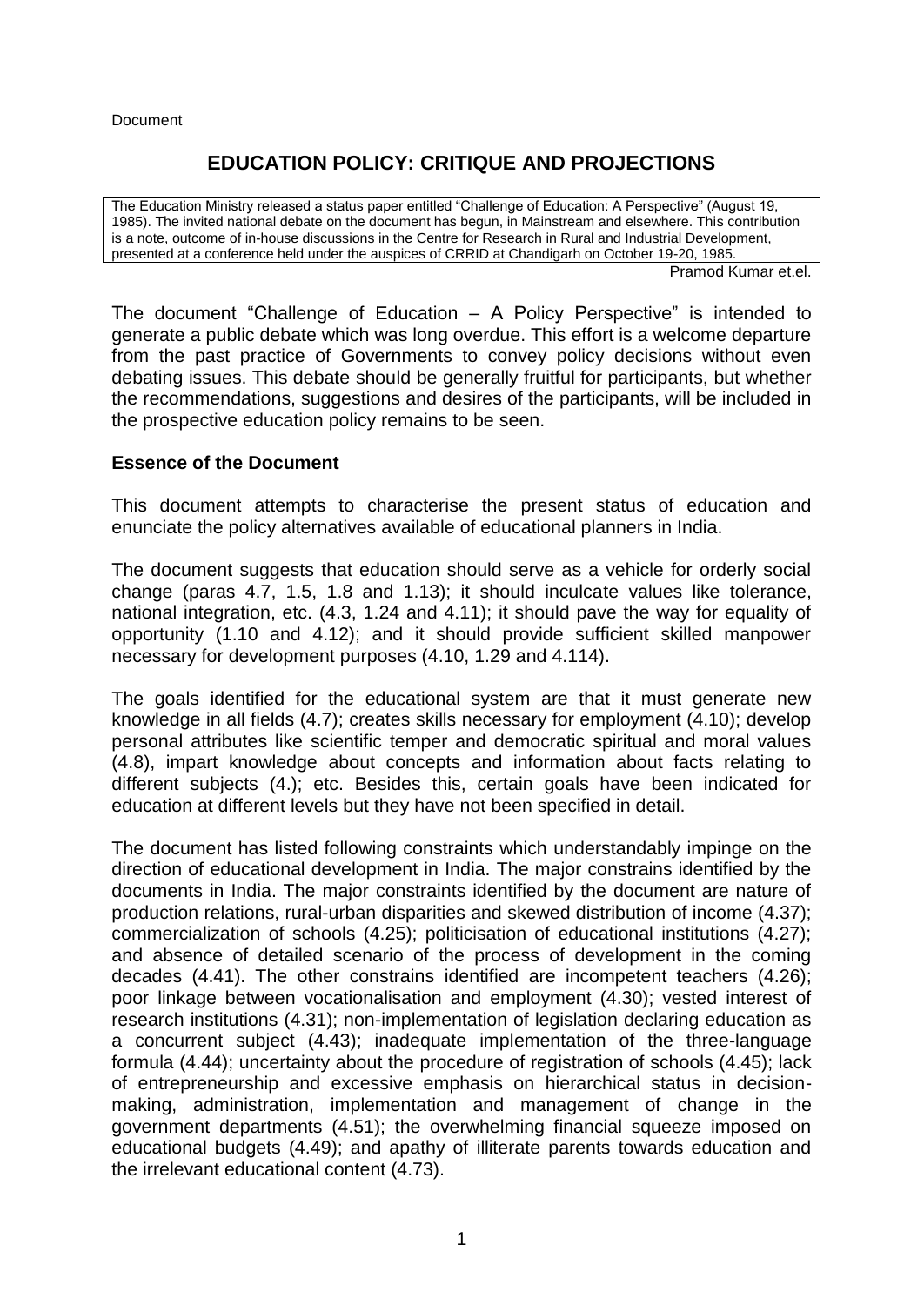Some important tasks pointed out by the document for the educational system are integrated programmes with a common curriculum in India as a whole (3.91); universalisation of elementary education through non-formal channels (4.72 and 4.64); changing the methodology of teachers' training; introduction of new evaluation techniques; depoliticisation of educational institutions, vocationalisation of education; mobilisation of additional resources and reallocation of available resources to priorities like spread of literacy in backward regions and among rural and female population (4.68, 4.69, 2.37 and 3.12); imparting of values like pride in national heritage and national unity (4.97 and 1.25); tolerance and respect for opinions contrary to one's own (4.15); promoting composite culture (1.25); secularism, dignity of labour and self-confidence (1.26).

It has been suggested that the aforementioned tasks may be achieved through widening educational infrastructure with the help of non-formal educational channels like TV, radio, open universities, voluntary agencies and community leaders which shall lead to equality of opportunity, establishment of district education centres and model schools at the district level to cater to meritorious rural pupils irrespective of their social origin; relevant training to in service and prospective teachers; motivating children, parents and teachers through monetary incentives; additional resources may be mobilised and available resources be reallocated in priority areas like backward regions and rural and female population.

This is the essence of the paper, "Challenge of Education – A Policy Perspective", as understood by us. As serious readers of this document we give below our reactions.

### **Methodological Inconsistencies**

The document is inconsistent with regard to the role it assigns to education. On the one hand, it anticipates that dissemination of education will result in 'equalising opportunities and reducing disparities' (4.12). On the other hand, it relegates education to be a mere instrument (1.24 and 1.11).

The document is inconsistent also with regard to the possibility of achieving the desired goals of education. On the one hand, the document attributes the failure of the 1968 Education Policy Resolution to the structural social constraint (3.4), on the other the document sets forth the same goals of education. It reflects the possibility to achieve the goals without overcoming the structural social constraints, by treating them merely as minor constraints (from para 4.37 to 4.48).

The document rightly says that fragmentation of knowledge in the name of specialisation and any attempt to explain reality through different disciplines gives only a partial view of reality (4.57). So the document attempts arrive at a 'holistic' view of society through approaches such as multi-disciplinary or inter-disciplinary (1.6). The main thrust of these approaches is to see a problem or to explain reality through more than one discipline implying that the problems have multiple causes and explanations. This approach explains the existing society as a sum total of economy, political and educational sub-systems and offers solution for each subsystem.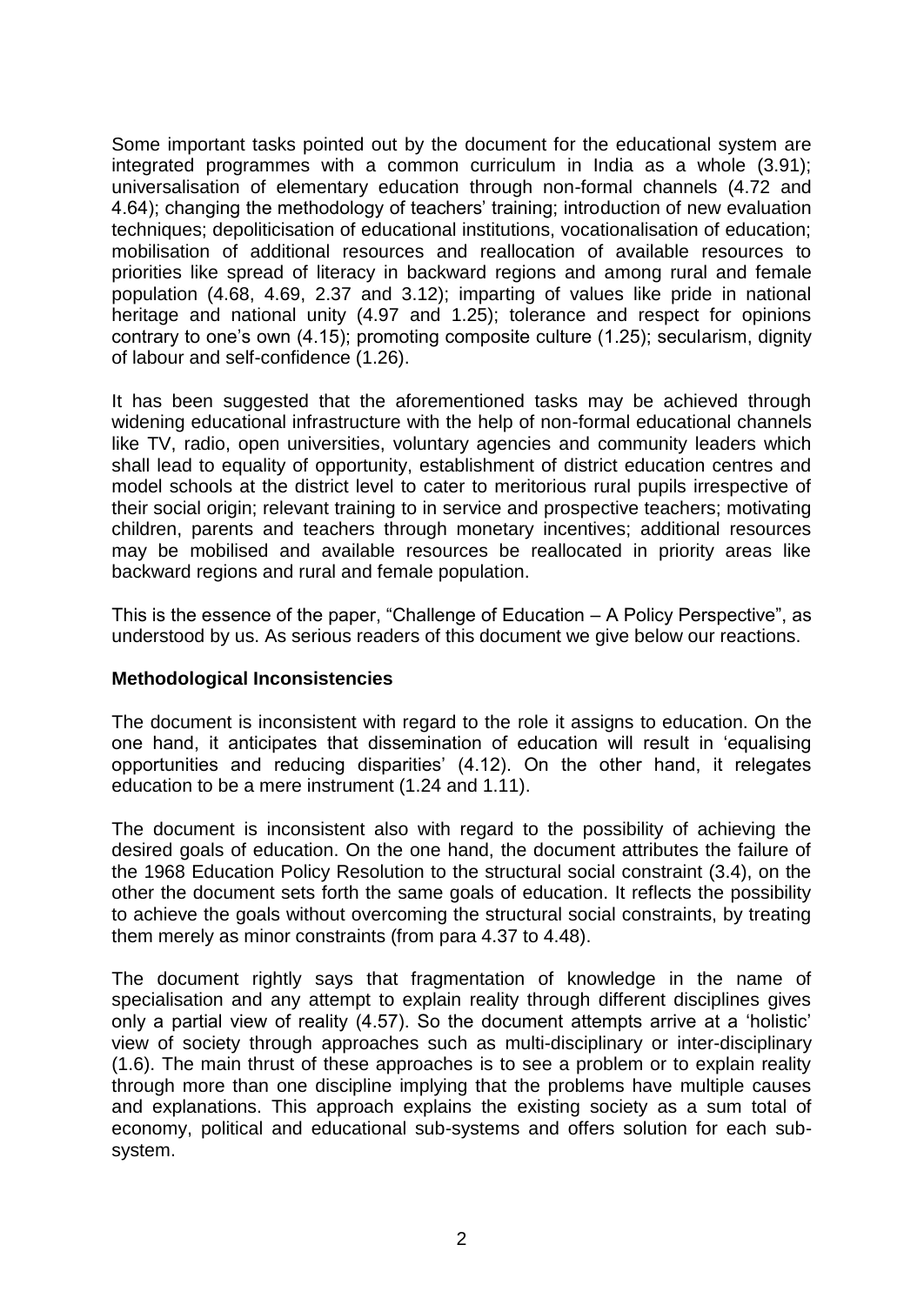The holistic approach fails on two counts. Firstly, this approach fails to comprehend the linkages between various institutions and does not provide any hierarchy of causation. Secondly, due to the first failure, the holistic approach is unable to advance the real solutions. The inadequacies of various disciplines to explain social reality, cannot necessarily be attributed to the limitations of tools and techniques adopted to study a phenomenon. Instead, the reason lies in the basic assumptions, which form the premises of these disciplines; that economics is about market and its demand and supply laws see people as producers and consumers; that politics is about the state and therefore all forms of power which lie outside it cannot, by definition, be political. A total approach to reality adopts a method which does not break a phenomenon into separate disciplines but treats it as an integrated totality whose intra-connections and inter-connections are studied in necessary detail.

The holistic approach is problem-centred, because the assumption is that the normal order of things is one of undistributed consensus. For example in an industry anything which adversely affects production, such as a strike, is regarded as a problem. This approach tends to preclude an examination of that order which bred the conditions for the strike. Consequently, education has been recognised, by the document, for ushering in changes in an orderly manner (1.6, 3.9). Orderly change is assumed as contrary to strike which may wreck order but may be required by one large chunk of people involved in industry and feel desperate to improve the conditions of work and living etc. Resultantly exploitation is perpetuated but not fought out by the votaries of orderly social change. Vested interests benefit by orderly change and will be the prime movers of all such ideas, not its opponent, as they are sometimes made out to be.

By attributing a holistic character to it, the document tears apart the education system from its social environment and ideological surroundings. The net result is that declining educational quality, sagging enrolment and increasing drop-out ratio, parental disinclination for schooling children, etc., are seen chiefly as problems arising from the inadequacies of the education system. It may be more realistic to view education and the ills afflicting it as also the evils flowing from it, against the broader social background and as a part of the fermentation in the ideological apparatuses of Indian Society. Such a view may help appreciation of the educational demands on and deficiencies of the system in India, establishment of a hierarchy of causation for the ills and evils of education and institution of effective remedial measures in education and other relation spheres impinging upon the development of education.

The document also fails to view social phenomena in their proper historical setting. For example, while highlighting the need for a sense of social obligation and sensitivity to pain and poverty among pupils (1.22), the document attacks snobbishness. Snobbishness is only the natural way of life among the privileged section in a class society.

The document points to the erosion of moral values and the resultant pollution of public life (1.24 and 1.1). As such the document suggests that value education should be imparted in harmony with out rich national heritage (1.14, 4.15 and 4.97) and to promote the spirit of collectivism. The inference drawn is that the people in India's glorious past were not individualistic, money-minded and communal. But the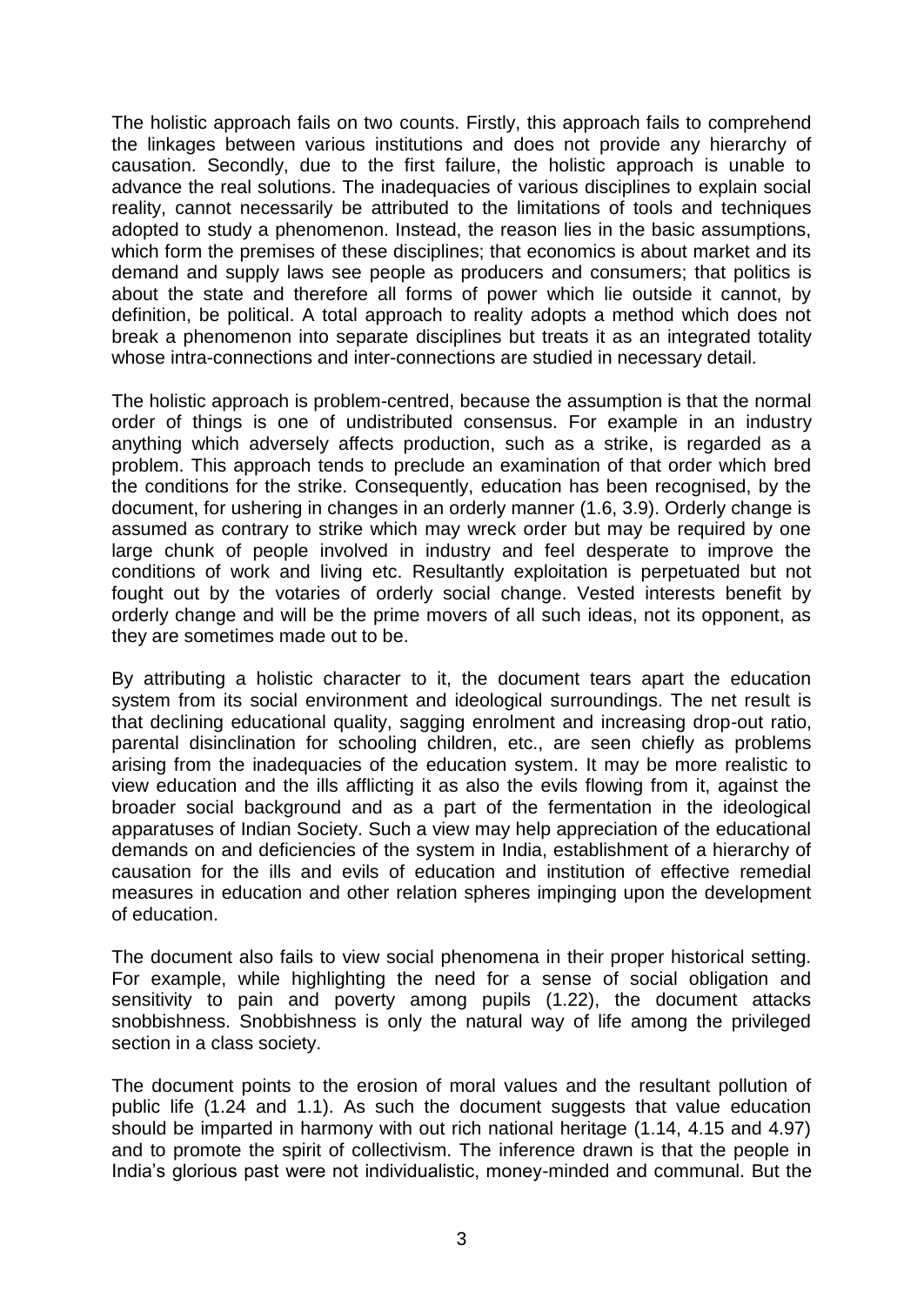question is whether people could be money-minded in feudal times when markets were limited in number and transactions were generally made on a barter basis? Could people in the past be communal (in the way communalism is defined in its modern form) when society was not competitive and when regional casts religious identities were not used for enhancing political power and economic profits? Hence, the most widespread values today should not be understood and solutions to their degeneration be found in the existing socio-economic formation. A failure to do this shall lead to the suggestion that mixing of different cultural streams has corrupted India's culture. Hence it may be propagated (as it most often is!) that cultural assimilation into a colourless homogeneity (bordering on Hindu chauvinism) is the best way of propagating moral and human values.

The document does not adequately analyse the socio-economic and politico-cultural characteristics of contemporary India, its conditions in the past and its desired destination for the future. The inadequate analysis leads to the identification of some goals which are possibly not achievable (1.8, 1.9, 1.15).

Some of the goals identified for the prospective education policy in the document appear to be at cross purposes with the existing realities. For example, the inculcation of a sense of social obligation (1.22) and a spirit of collectivism are not logically possible when individualism and competition are the by products of capitalism. Skill formation through education is welcome but skill formation is no guarantee for gainful employment as jobs are created not by education but by the direction and pace of planned development. Similarly, the goal of providing equality of opportunity by widening educational and other facilities is not feasible because majority of India's population is not able to avail if even existing facilities due to socio-economic handicaps. For details, see Westergeerd and Resles (1976) *Class in a Capitalist Society*, Penguin pp 279-314). To elaborate this point the goal of equality of opportunity underlines:

(*a*) that expansion of educational opportunities will benefit children from wageearning and poor homes more than children from privileged backgrounds. According to an estimate, 24 per cent of the rural poor have never visited a school and have not benefited at all from the existing educational infrastructure. On the other hand, only 6 per cent of those who enter the educational pyramid manage to reach college and 37 per cent of the educational budget was spend on college education whereas elementary education received only 27 per cent of this expenditure in 1976-77.

(*b*) that equality of educational opportunities will lead to upward mobility of children of low social origin but high ability and by implication, to downward mobility of children of high social origin but low ability. This mobility is possible in the case of a few individuals but it does not extend to sections as a whole. Expansion of educational opportunities shall not bring a major redistribution of privileges between children of different social strata or classes. It is not to deny the soothing trickle-down effect of such an approach. As in the case of material well-being, growth without social justice leads to a rise in average but a greater rise in disparities between sections of society. Upward mobility (in a society emphasizing growth more than social justice) is nominal. But downward mobility is almost non-existent as public school education, private tuitioning and laws of inheritance (with or without the help of state intervention) guarantee that children born to privileges should remain at the top.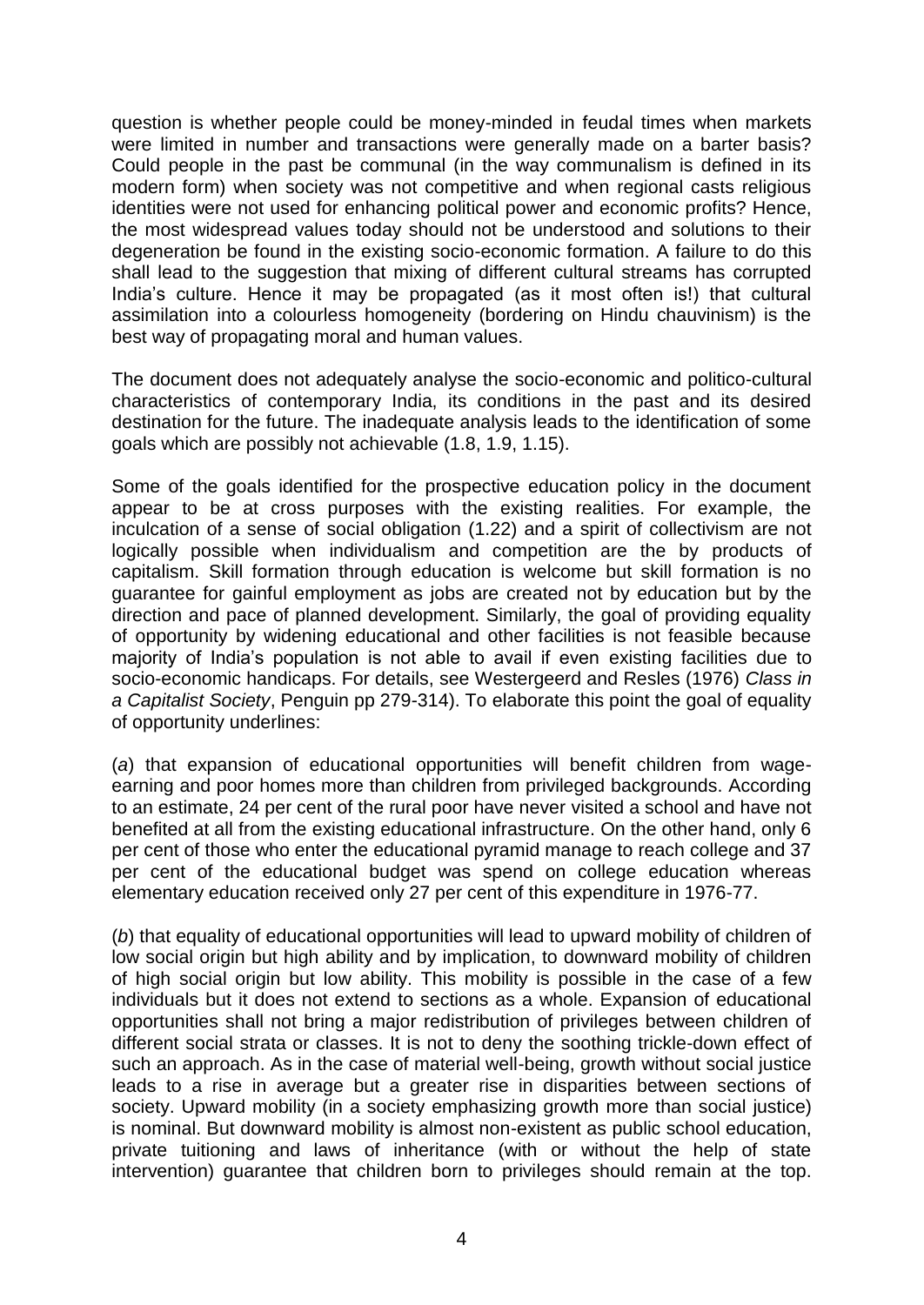Hence, upward mobility is fluid but in no case free under the existing system, whereas downward mobility is an exception.

Paradoxically, the need to achieve mobility and its non-achievement in practice breeds frustration. This frustration is sought to be contained by sections of the ruling class through promotion of ideas and ideologies such as communalism, fatalism and even fascism. On the other hand, the pressing need for scientific and technological development requires the dissemination of scientific attitudes among larger sections of people. Therefore, the question may be posed as how would the prospective education policy transcend this paradox. How would the expectations which are generated among masses be achieved? How would the performance match the promises? And how would the pressures for equality be met in a milieu of persistent inequalities? The document assigns an elevated status of sections of Indian ruling class to discharge the responsibility of curriculum formulation and of monitoring the dissemination of this curriculum of pupils. This expectation is like the search of the blind man for a black cat in a dark room which was not there. On the contrary this class has fraternized with *tantriks*, astrologers and *jaga gurus*. The India ruling class has shown no sign of inculcating scientific attitudes among people by treating science as a force for the transformation of society and comprehension of political economy.

The document has rightly pointed out that de-politicisation of education institutions is necessary because:

(*a*) politicisation has resulted into the creation of pressure groups which are oriented towards demagogy and are mobilized for electoral purposes only;

(*b*) these pressure groups interfere in the smooth functioning of educational institutions for petty ends and breed inefficiency by becoming hand-maidens of immoral promotion-seeking teachers for anti-social 'student leaders'.

De-politicisation is welcome but a simultaneous and more effective politicisation is necessary. Politicisation will include the spreading of democratic consciousness, building a secular and rationalist outlook, developing the comprehension for collective assertions to demystify non-issues and fight for real issues. In this context, it is necessary to depoliticise the whole society, not educational institutions alone and to politicise the consciousness of human beings everywhere.

The solutions for de-politicisation are offered by banning direct elections to students' and teachers' bodies. This solution is reprehensibly undemocratic and will serve as no guarantee against interference by politicised leaders in educational institutions. Education planning can, in this regard, set two tasks, namely:

(*i*) the content of curriculum should be formed to help politicise the consciousness of pupils, and

(*ii*) the organizational structure of educational institutions should ensure active participation of teachers and students.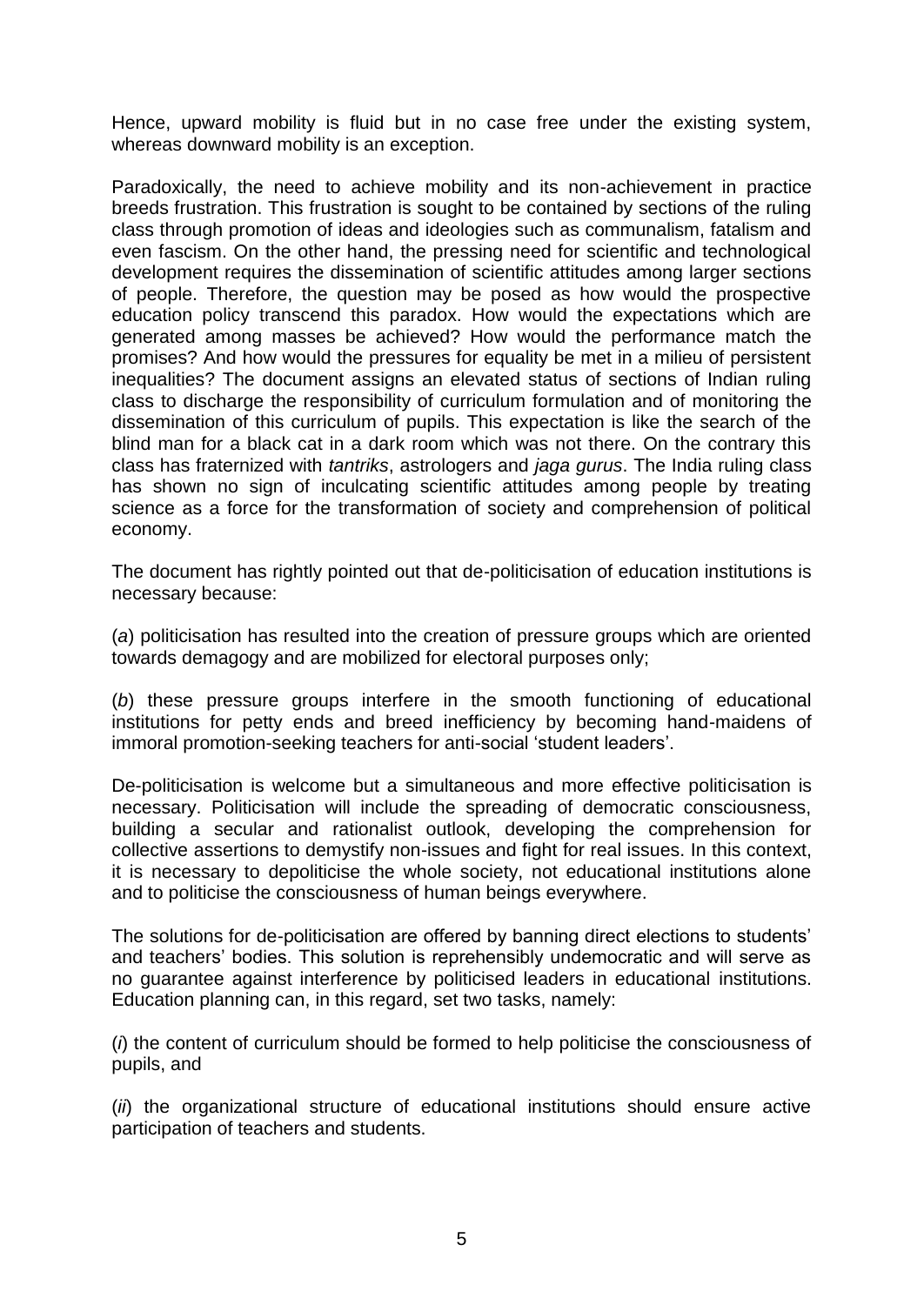The document has also set forth certain achievable tasks for educational planning, such as skill formation primarily to augment incomes of wage-earners and improve efficiency of managers; promotion of research and development for technological excellence; development of skills in languages and communications as also interest in hobbies, games and sports; development of suitable habits of health care and development of care curriculum together with regional cultural specificities.

#### **Universalisation of Education**

The document rightly points out that achievements in the direction of universalisation of elementary education have remained unsatisfactory. The tardy development in this respect is attributed, by the document, to (a) limited access to schools of children; (b) inadequate facilities in schools which are accessible such as (i) absence of pucca buildings, (ii) inadequate teaching aids like chalks, blackboards, furniture, etc. (iii) shortage of teachers where a single teacher is supposed to educate three or four classes, (iv) the incapacity of the curriculum to answer the needs of pupils, (v) ignoring of new teaching methods, particularly in the teaching of natural sciences; (c) lack of motivation of parents to send their children to school; (d) paucity of financial resources as reflected by the decline in the total expenditure per child per year.

The identification of these factors as the causes for tardy progress in the sphere of universalisation of elementary education is like the experiment of a godman called Mahesh Yogi. This Yogi is known to have summoned his disciples on a high platform one day to train them in the art of flying without wings. The disciples were pushed from the high altitude into the air, they fell on the ground and broke their limbs. When Mahesh Yogi was accosted to explain his bizarre experiment, he accused his disciples for their imperfect meditation. The Yogi ought to have know that, in the case of physical objects, the power of earth's gravitational pull is stronger than the power of meditation. Similarly, the educational planners should know that access to education is not related to the mere expansion of facilities but to the creation of conditions for availing these facilities. It should also be known to them that the question of creation of the desired conditions lies outside the realm of education and thus calls for basic changes in the socio-economic formation.

The document seeks to achieve universal education through adult education, spreading literacy through nonformal channels, imparting the three R's with vocational education, etc. In a nutshell the expansion of educational opportunities to cover the remotest area and the most disadvantaged sections is seen as an adequate method to universalize education. The emphasis on this method ignores the insufficient orientation among the poor, semi-employed and similar unprivileged sections of society for availing educational opportunities because education does not guarantee gainful employment and in some cases (for example, homes of artisans) children are badly required as helpers to ensure bare subsistence.

The emphasis on the expansion of educational opportunities also ignores the cultural and ideological factors which dissuade parents from sending their children for education. For example, the 'Harijan' landless labourers under the influence of casteism and the 'Muslim' menial workers under the influence of communalism may not even attempt to enrol their children in a school as they may be convinced that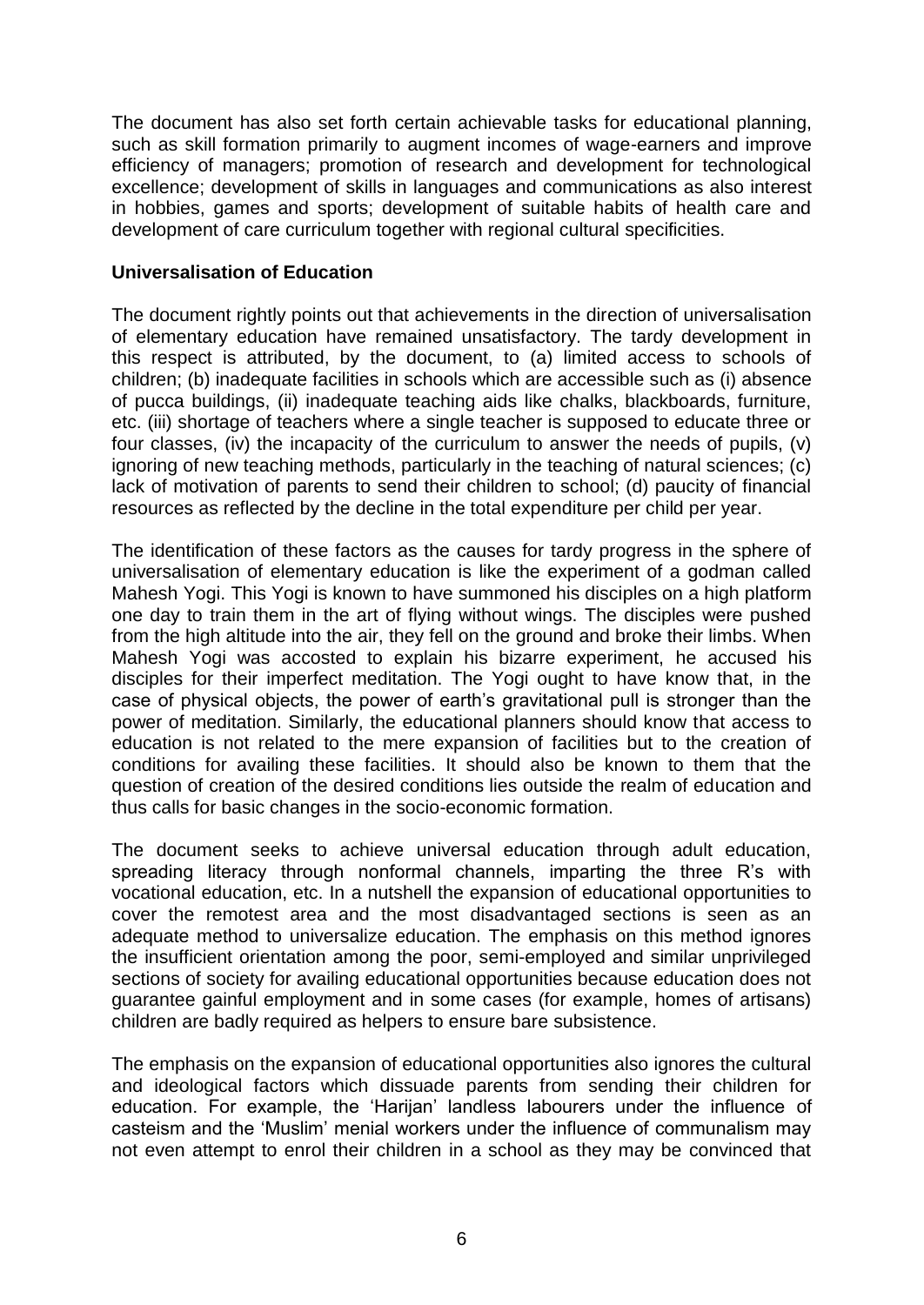their religious or caste affiliation will lead to discrimination against them in school and thereafter in the sphere of employment.

The document aptly recognises wide disparities among social groups. But it calls for expansion of opportunities for one and all, without specifically attending to the dire needs of the unprivileged sections. The result of such an approach is most likely to further benefit the privileged sections of society and thereby perpetuate disparities. On the contrary, the educational policy needs to provide separate educational programmes for wage-earning and poor people as compared to privileged sections.

The document suggests that community leaders and voluntary organisations can help the attainment of universalisation of elementary education and improvement in the equality of education by: (a) motivating people; (b) acting as watch-dogs on the performance of teachers and of schools; and (c) facilitating the formulation of curriculum.

Another suggestion advanced for the same purpose is the opening of district education centres. The suggestions for decentralisation are welcome. But how will community leaders, voluntary organisations and district level education centres be effective? Have not our existing local self-government bodies been rendered redundant and voluntary organisations made to lose their autonomy?

The document suggests that a model school should be set up in the Central sector in every district of the country to achieve equity, particularly in rural areas, and to impart quality education to meritorious students, irrespective of the socio-economic status of their parents. The existing parameters of merit and the methods of evaluating academic achievement are more likely to favour the children of privileged sections. This effort will be yet another means of taking privileges to the door of the privileged sections.

It is interesting that the document has avoided reference to the large number of indigenous educational institutions engaged in imparting elementary education. Broadly, the types of institutions imparting elementary education are –

(i) Institutions sponsored and aided by religious organisations, comprising *Maktabs, Madrassas, Gurukuls* and *pathshalas*.

(ii) Institutions sponsored by religious organisations but aided by the State Government; Islamia schools, Arya schools, Sanatan Dharma schools, Khalsa schools and Convent schools.

(iii) Institutions run by private bodies with the so-called modern facilities: Public Schools and Model Schools.

(iv) Institutions run by the Government: Government schools and Kendriya Vidyalayas.

The first two categories of institutions enrol considerably a lot of students by the document does not want to notice them. The need is to conduct an exhaustive study on the content, quality, need and relevance of the education imparted by these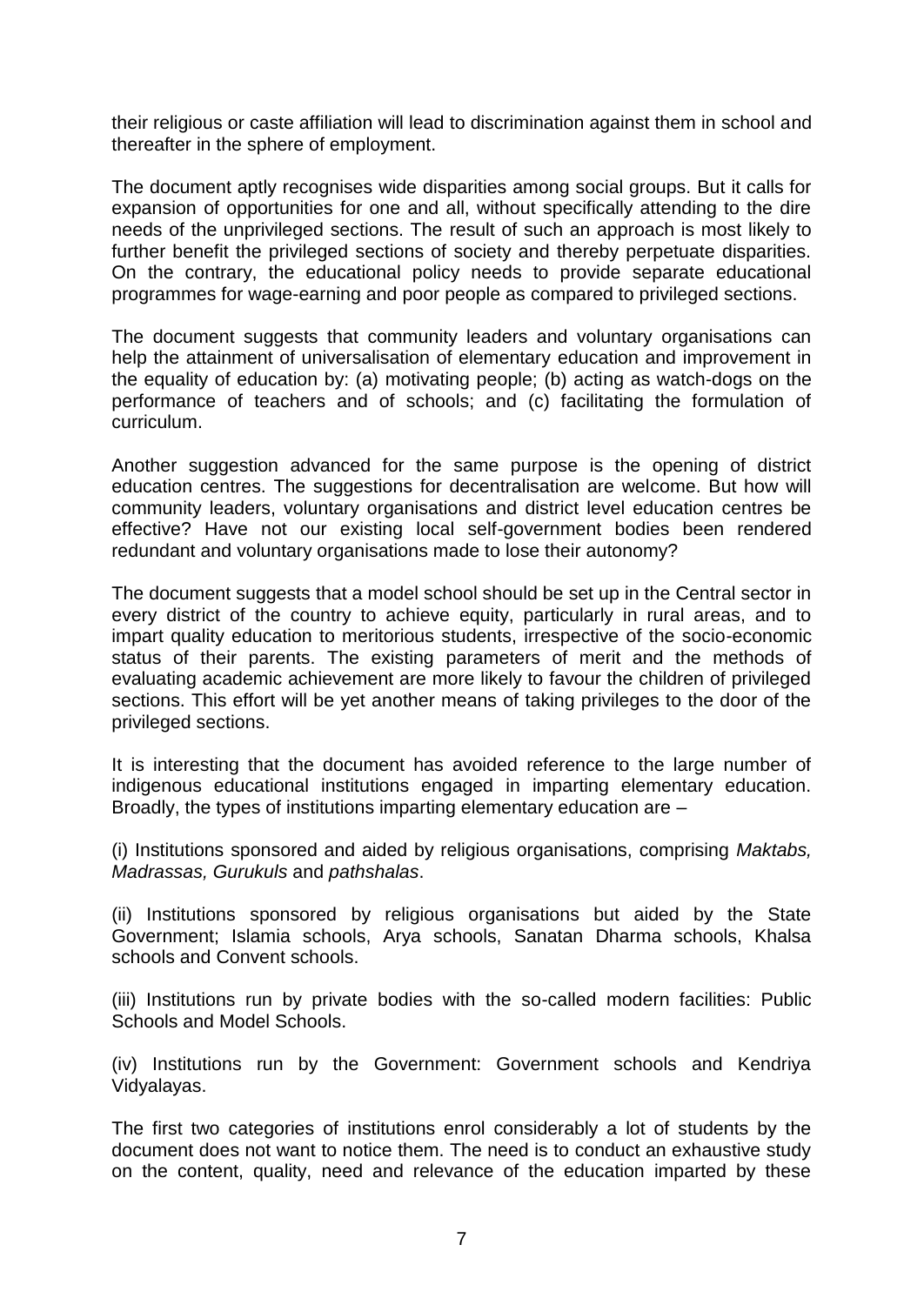institutions. It may be further desirable that the educational planners assign some role to this sizeable sector of teaching or disband it altogether.

A suggestion is also made in the document for adult education so as to achieve universalisation of education because it is generally thought that illiterate parents are averse in schooling their children. But adult education is to cover the same illiterate parents who deny schooling to their children. So, who will bring these unwilling parents to attend adult education programmes on whose success the universalisation of education, also adult education, so largely depends? (1.30 and 3.17).

## **Vocationalisation of Education**

Vocationalisation as envisaged in the Education Policy of 1968, could not be successful due to:

(a) the weakness of the work-experience component secondary education (3.28);

(b) the lack of professionalism in curricula formulation, selection of courses and training of teachers 93.29);

(c) the students undergoing vocational education were mostly less intelligent and academically poor (3.28);

(d) the courses lacked prestige and, therefore, could not attract power (3.27);

(e) the treatment of vocational education and manual work as inferior by society at large (1.27).

The integration of vocational and technical education with different stages of learning raises the following society issue. The children of privileged sections can afford to undertake advanced courses in professional learning, and acquire technical excellence even before seeking employment, in which case their occupational performance is likely to be much better. Whereas the children of the unprivileged sections are forced by circumstances to seek employment first, and later pursue advanced learning simultaneously, in which case their occupational performance will be comparatively worse. How will integration, therefore, help the unprivileged sections?

On the other hand, the imparting of vocational education through independent institutional arrangements is likely to deflate further the prestige and power attached to these courses because even while they are an integral part of the +2 stage these courses remain unattractive to the talented, meritorious and socially privileged pupils.

In the absence of dignity of labour as a value, these independent arrangements may not help in elevating the status of vocational education. The dignity of labour involves two main principles: (i) doing manual work with one's own hands; (ii) not looking down upon the acquisition and sale of skills perceived to be inferior, particularly by those belonging to privileged sections.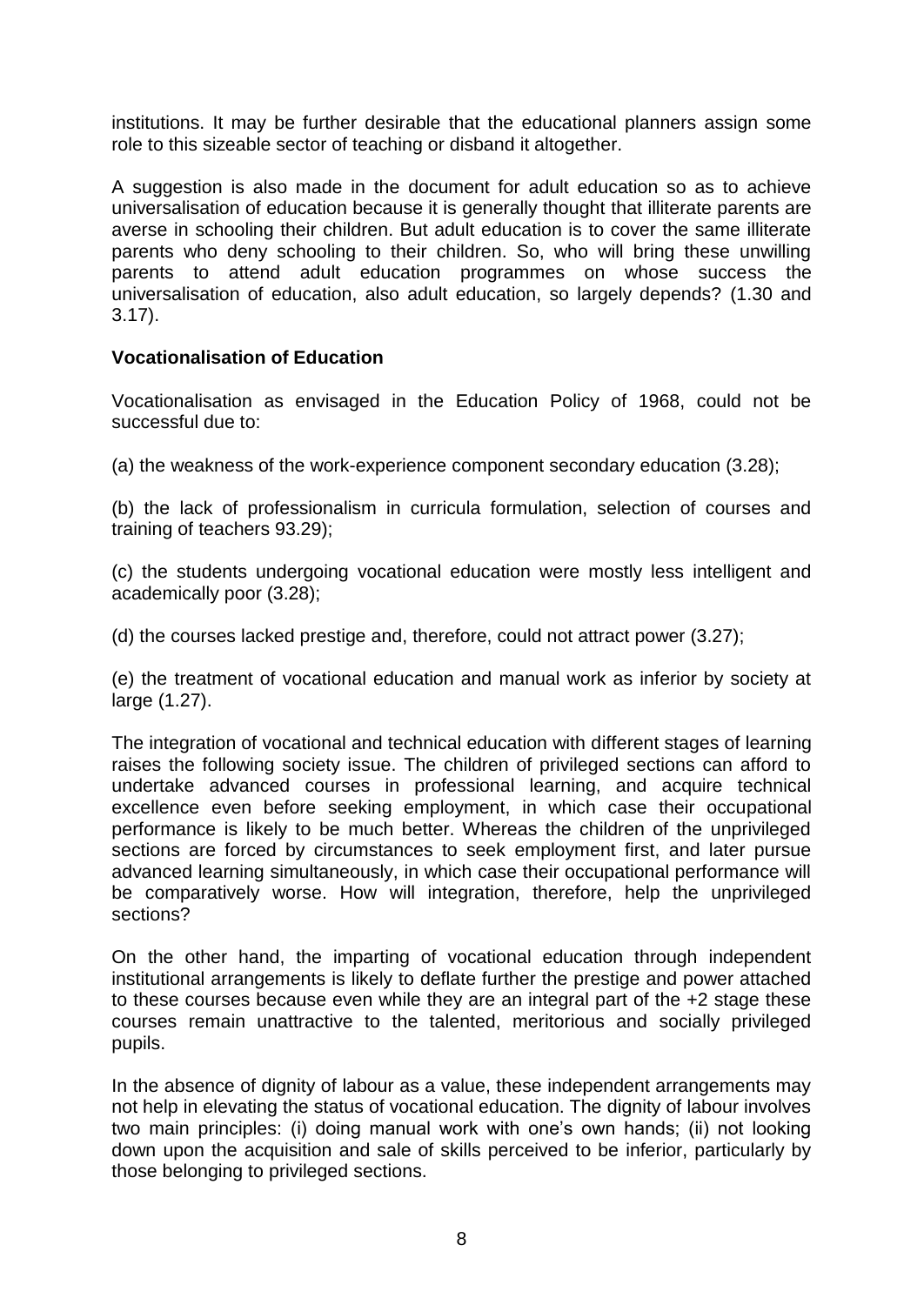The privileged sections shall not opt for skills perceived to be inferior. This is because power and prestige is attached to certain skills whose importance is determined by ideology and scarcity value. Only the academically poor and less intelligent students who mostly belong to the lower strata of urban and rural population, will join the courses on skills perceived to be inferior, as is happening now. The prolongation of such a situation will further devalue the prestige of the programmes for vocationalisation and will, thereby, perpetuate disparities among different section of society.

Further, the tendency of imparting vocational educational merely to augment the income of existing wage-earners and prepare potential wage-earners and to improve the efficiency of low and middle level supervisors is fraught with the following anomalies. The reduction of human being into a resource available for any use by anyone is contrary to making a thinking and creative human being. The resolution of this paradox of reducing beings into a resource and of making them human beings should command the attention of those eager to march India into the 21<sup>st</sup> century. The educational planners must consider the imparting of the following along with vocational education –

(a) high level of general and political education and physical training for building the collective spirit;

(b) spirit of questioning to erase the centuries-old mentality of obsequious submission fostered for centuries by colonial and feudal tyrants;

(c) aesthetic education (including Music, Theatre, Literature, Cinema, Pictorial Arts) for education of human emotions and tempering the human will;

(d) discipline for overcoming future hardships and making consistent efforts to achieve social goals but not for instilling fear (as is most often done). (For details, see Anatoli Lunacharsky (1981) *On Education* Progress Publishers).

In addition to this, vocational education should be integrated with institutions for higher technical education and production centres so as to ensure continuity and efficiency of vocational education and also for the proper absorption of those trained in vocational education institutions.

It should not be overlooked that social inequalities impose constraints on the utility of vocationalisation of education and the privileged sections will continue to monopolise 'superior' skills unless far-reaching socio-economic changes are brought about.

### **Higher Education**

The document has not sufficiently highlighted certain issues pertaining to higher education. Higher education in India carters to just 6 per cent of those entering the education system, is unevenly distributed among different sections of people, teaching oriented and not learning and research oriented, is imitative of the West and suffers from deformities of the colonial past, is not innovative so as to respond to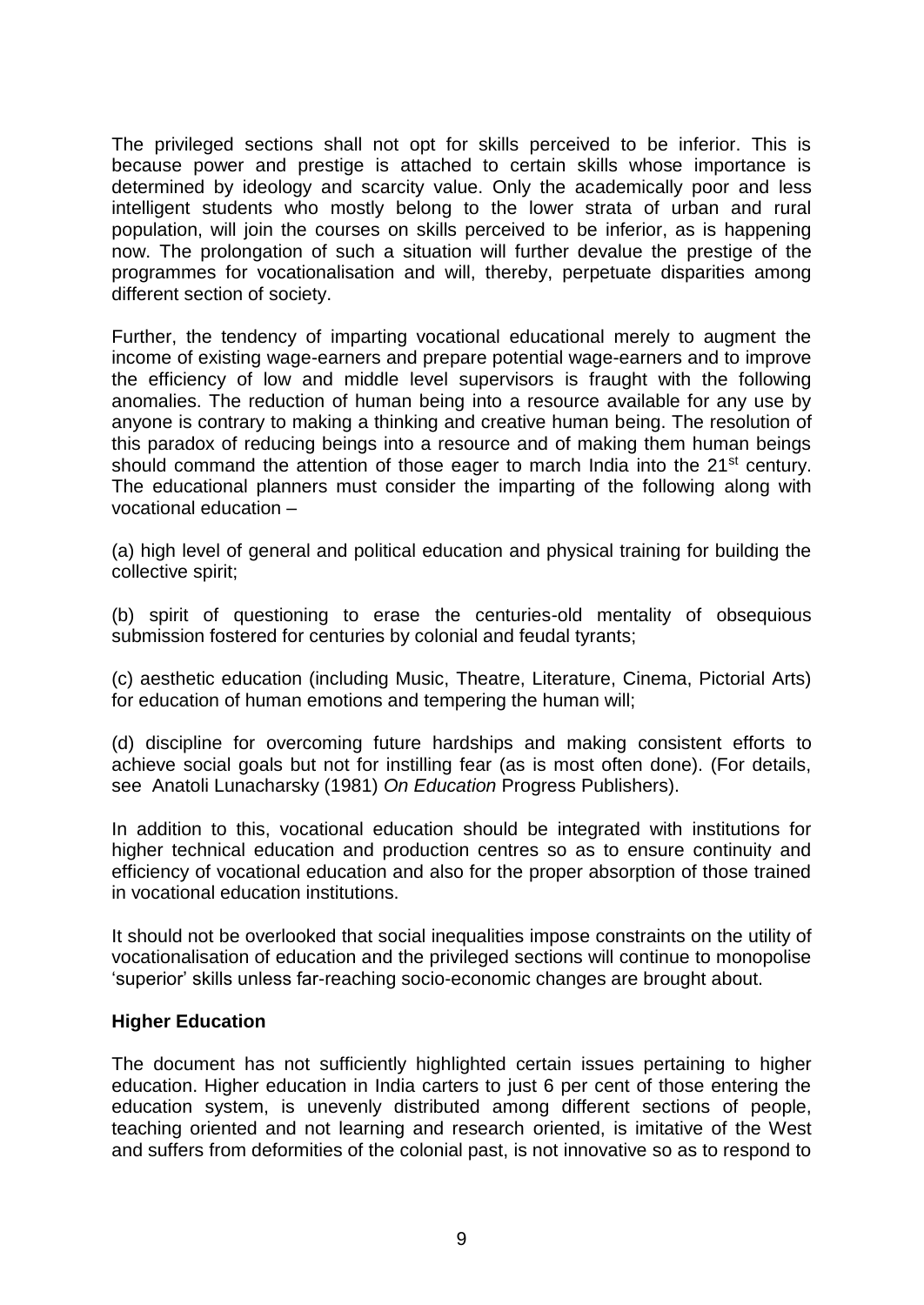the existing socio-economic specificities, is biased in favour of individual excellence and not collective excellence, etc.

Further, the system of higher education is characterized by:

(a) Students most of whom have a middle class background and have high aspirations which cannot be generally realized in actual practice due to the low level of development, in agriculture and industry, and also due to the non-recognition of the right to work. This creates conditions for widespread Bohemianism, alcoholism and debauchery among students of higher middle-class background and hooliganism among those with a lower middle class background.

(b) Curricula are oriented towards technical expertise in professional courses, narrow specialization in social science courses and non-applied content in natural science courses, specially in degree colleges and universities. This partial training is inadequate and students undergoing it fail to comprehend and transform the processes of nature and society.

(c) Sizeable expansion at under-graduate level has created a vast reserve of people fit only to perform clerical jobs. These jobs were rated highly during colonial times and continued creation of a reserve is adding to the number of unemployed and unemployable citizens. It is disheartening to note that whereas under-graduate educational opportunities have sizeably increased, those for post-graduate education have declined and for the much needed agriculture, social service and health education have not increased proportionately.

(d) Qualitative teaching and physical facilities are concentrated in some institutions which are islands of elitism and are accessible to only a small segment of advanced learners, most of whom belong to the already privileged sections. The document also points out that the rural areas have been touched marginally by higher education of quality (3.31). In the wake of this fact, the document suggests that higher education needs to be de-subsidized and tuition fees at this level may be increased (3.40). This is an honest admission that inequalities permeate society. But the suggestion for a hike in fees is unbecoming as it implies that if the children of unprivileged sections do not avail the facilities of higher education at present, their claim to do so in future should also be denied.

# **Concluding Remarks**

The prospective education policy should redefine its goals which are desirable and achievable. No education system can, per se, abolish inequalities, and unemployment or exterminate exploitation. At its very best, the education system can create an awareness about the prevalence of these social ills.

The document has rightly suggested that education cannot function in isolation from other spheres of society. So, the prospective education policy should not be announced in advance and should form a part of total planning and policy declarations.